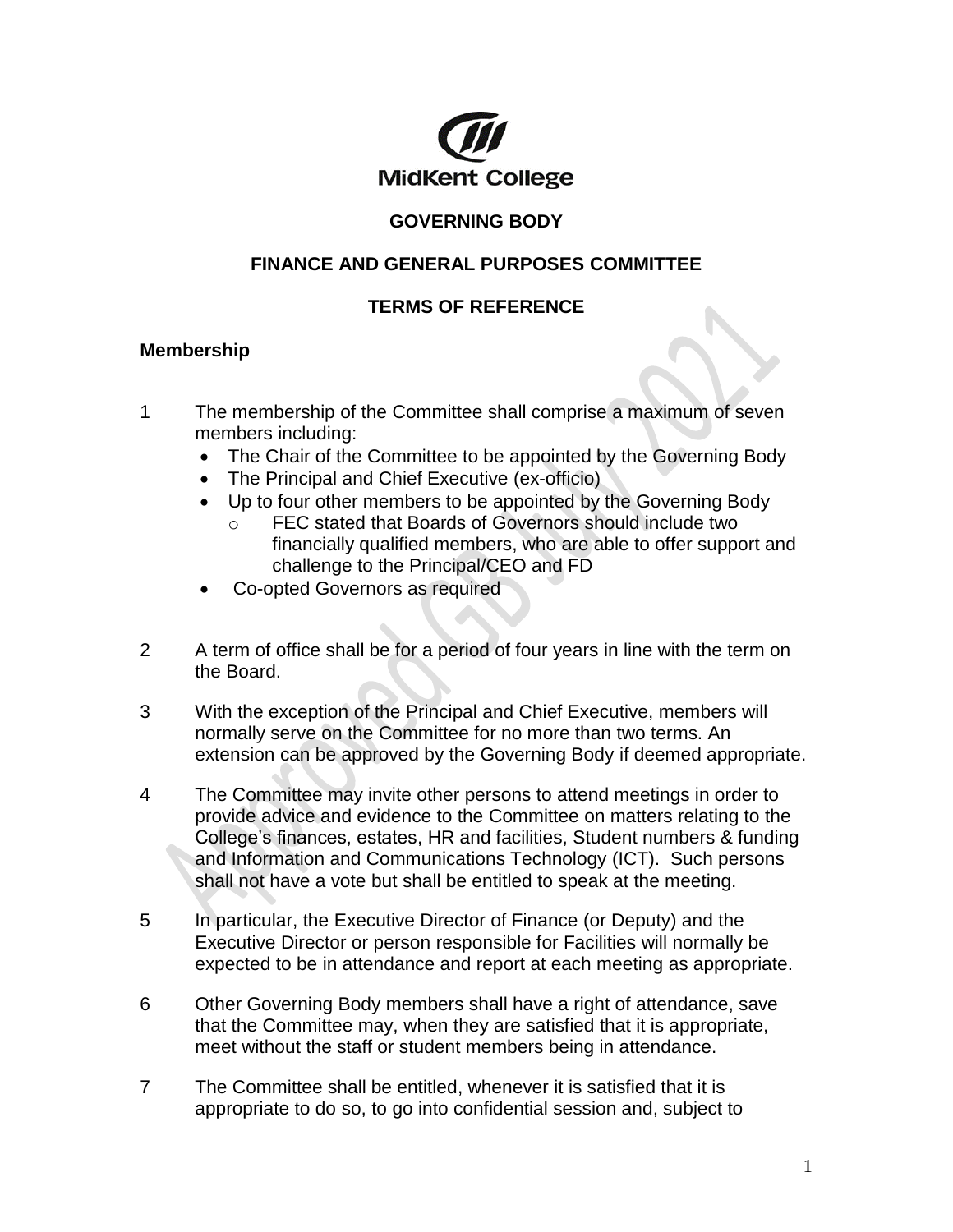quoracy, exclude any or all participants and observers, except the Clerk to the Committee.

- 8 The Committee may, with permission of the Governing Body, obtain outside legal or other independent professional advice if it considers this to be necessary.
- 9 The quorum for the meetings of the Committee shall be 40%, excluding the Principal and Chief Executive.
- 10 Meetings shall be held at least three times a year.
- 11 The Clerk to the Governing Body shall act as clerk to the Committee.
- 12 The standing orders of the Governing Body Committees apply to members of and to meetings of the Finance and General Purposes Committee.

#### **Terms of Reference**

To advise the Governing Body, as appropriate, in all aspects of its finances, financial policies and controls.

Specifically, the Committee will:

#### **Strategy**

1 oversee and monitor the progress of the College's Strategic Plan in relation to Finance, Estates and Facilities, ICT and Student numbers and Funding.

#### **Financial Management**

- 2 consider and advise the Governing Body, within the framework of the funding regulations determined by the Skills Funding Agency (ESFA) or other relevant bodies;
- 3 determine the levels of delegated authority for the approval of expenditure within regulations agreed by the Governing Body;
- 4 consider, review, report and make recommendations to the Governing Body on:
	- report on ESFA financial returns;
	- periodic management accounts of the College and of any subsidiary trading companies or other joint ventures;
	- major variances to expenditure, and virement between budget heads;
	- student recruitment and funding compared to target;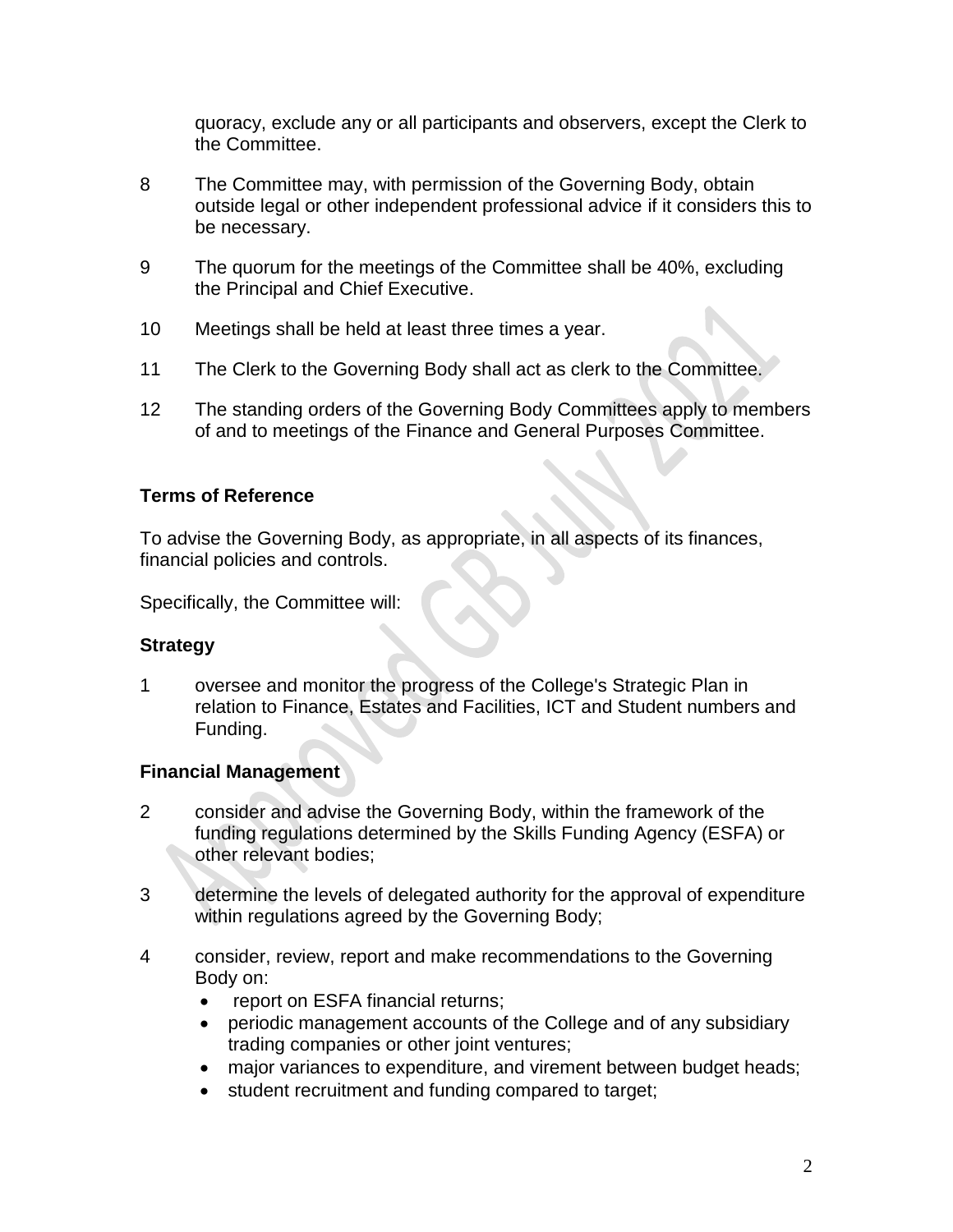- 5 consider and present the annual accounts to a meeting of the Governing Body and, subsequently, to recommend the signing of the annual accounts by the Chair or Vice Chair of the Governing Body and the Chief Executive, under the terms of the 1992 FHE Act so enabling the College auditors to sign the report;
- 6 review arrangements for securing value for money and solvency, (including reviewing banking, accounting and insurance), and make recommendations to the Governing Body, as required;
- 7 consider and recommend to the Governing Body policies and procedures as set out in the College Financial Regulations;
- 8 consider and advise the Governing Body on any relevant taxation issues;
- 9 determine tuition and other fees and charges and present recommendations to the Governing Body for agreement;
- 10 determine the College's investment policy and borrowing arrangements, seeking appropriate advice from external sources, as necessary, advise the Governing Body generally, and present recommendations to the Governing Body for agreement;
- 11 Committee to receive College accounts monthly by electronic means to allow for the appropriate level of financial oversight and scrutiny.
- 12 review the activities and performance of the College's subsidiary companies.

#### **Capital Expenditure and Facilities Management**

- 13 approve capital expenditure of £100 £150k within the approved programme;
- 14 consider funding regulations determined by the ESFA specifically relating to premises and assets;
- 15 within the levels of expenditure of the Estates Strategy established by the Governing Body, consider, keep under review and make recommendations to the Governing Body on:
	- the development of the estates strategy;
	- the development of facilities management;
	- capital expenditure requirements including loans;
	- asset utilisation plans;
	- financial requirements and income and expenditure relating to the College's estates strategy;
	- health and safety issues relating to the College's estate;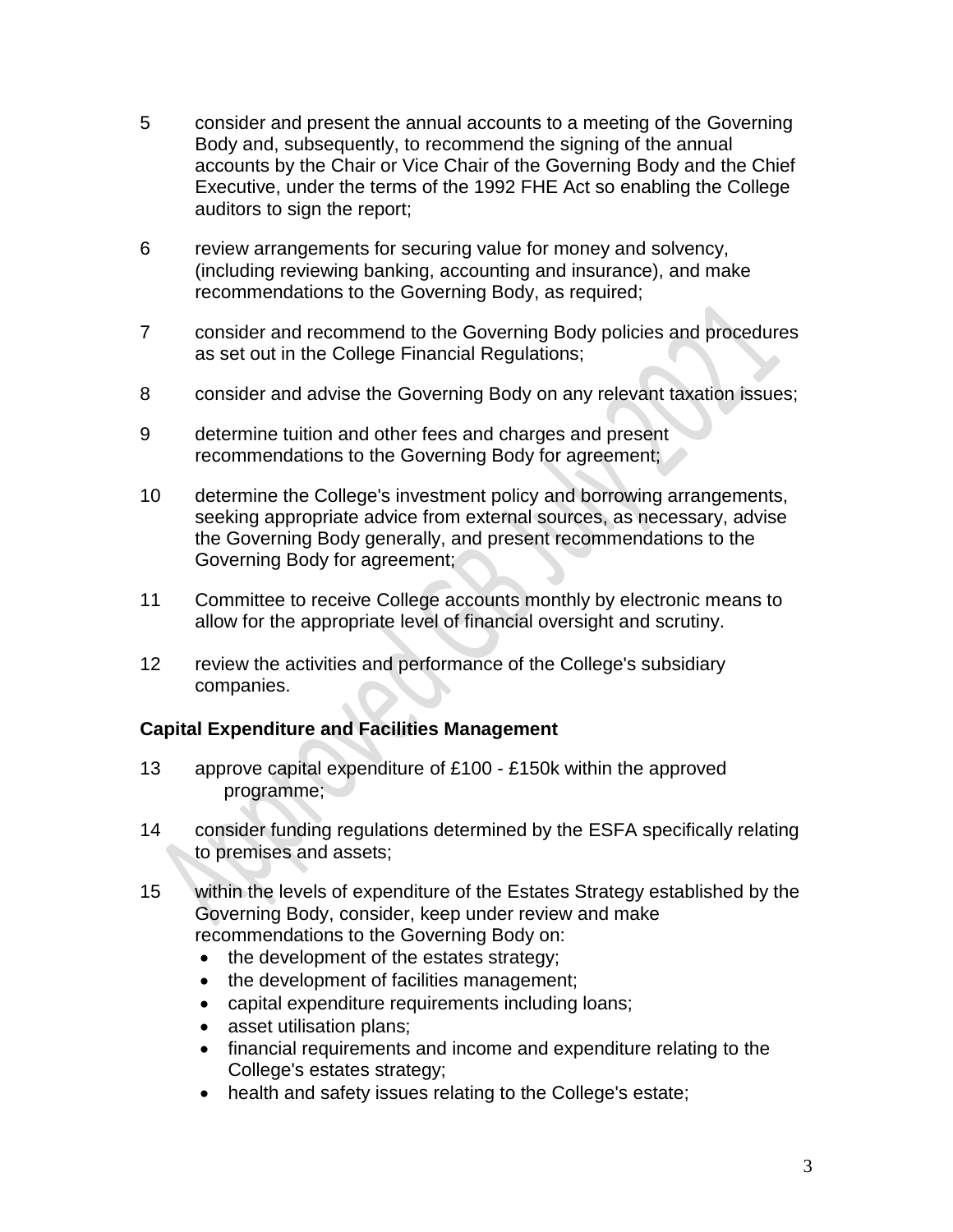- 16 approve (or make recommendations relating to):
	- major facilities, supply and service contracts;
	- capital expenditure and capital contracts within the approved programme;
	- changes to the estates strategy within the agreed programme;

#### **Human Resources (HR)**

- 17 to review and advise on Human Resources (HR) issues considering the following management information on a half yearly basis:-Establishment
	- Absence
	- Gender and Ethnicity
	- Disciplinary
	- Grievance
	- Any other statutory or operational element

Data and an interpretation of the data, will be presented for each area to inform F&GP. Information can be presented at any other point of the year, if required.

#### **Other Matters**

- 18. consider other topics as determined from time to time by the Governing Body
- 19. the responsibilities of the Committee shall not extend to an executive role and shall not require the members of the Committee to offer the Governing Body professional advice.
- 20. the Committee will be required to approve any policies or other duties as delegated by the Governing Body

The Governing Body shall remain responsible for the approval of the annual estimates of income and expenditure, ensuring the solvency of the Governing Body and safeguarding its assets.

#### **Reporting Procedures**

21. The Clerk to the Committee shall circulate minutes of the meetings of the Committee to all Governing Body members.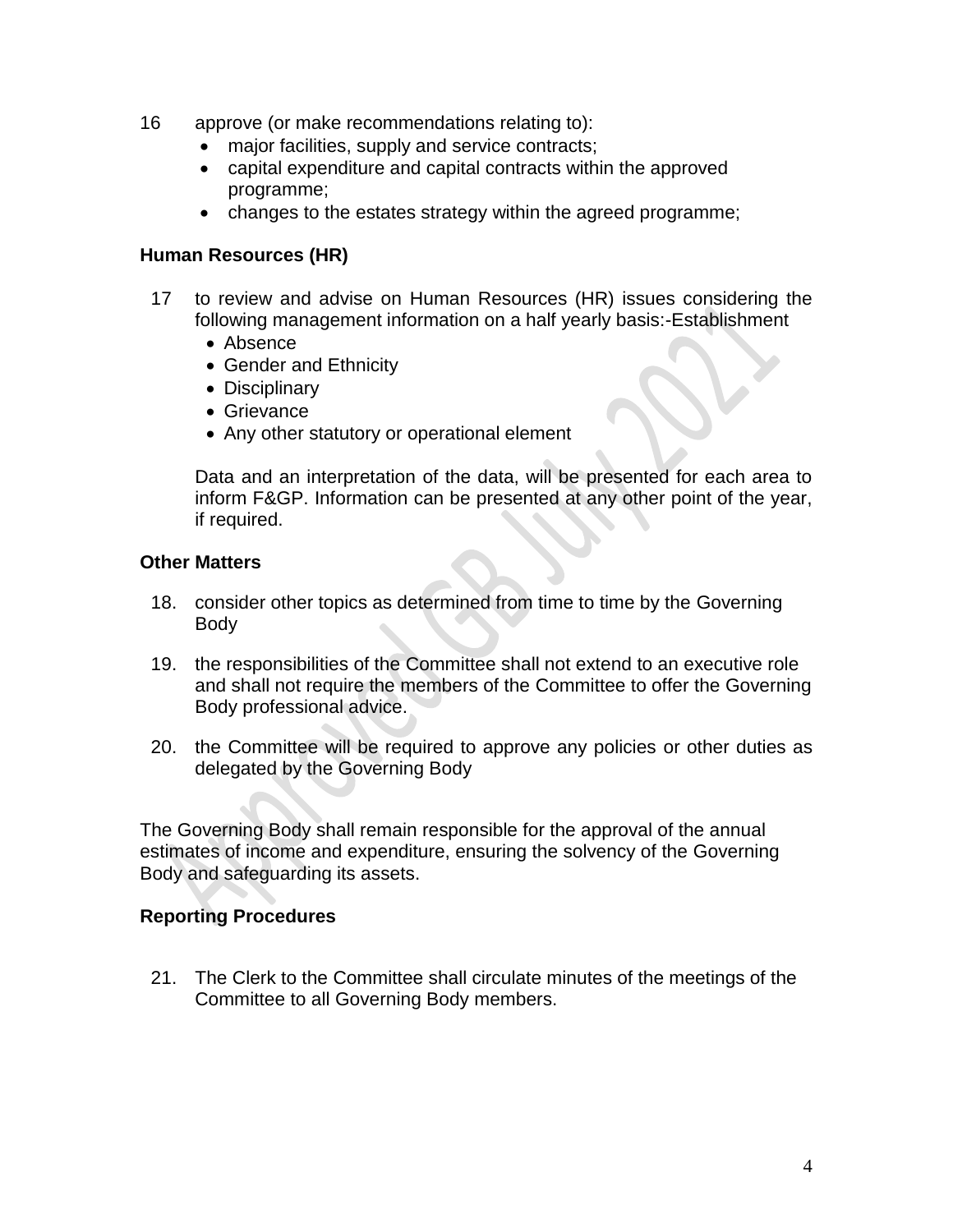### **Suggested Annual Programme**

#### **1 Items to be considered for every agenda (standing items)**

Minutes of previous meeting/Matters Arising (Outstanding Matters Report)

Quarterly Financial Report to include:

- Management Accounts (current year) MKC & MKCTS
- Capital Monitoring Reports
- Student Numbers and Funding Monitoring (current year)

MLPs for Finance & Estates with commentary

MLPs for HR with commentary

New Developments/Business Plans costing more than £50k, with reviews Franchise/Partnership Contracts Progress Reports

Estates and Facilities - Termly progress/update including H&S (TBA)

Deep Dive items (3 per year)

### **Policies approved for recommendation as updates are required**

#### **2 September Meeting**

Tuition and Other Fee Proposals (following year)

HR Annual Report (for GB October)

All standing items

#### **3 November Meeting (end of month)**

Joint meeting with Risk & Audit Committee

- Financial Statements and Audit Management Letter (previous year)
- Year End Management Accounts Out-turn Report (previous year)

### F&GP Committee meeting:

ICT review of strategy and investment

Finance

- Student Numbers and Funding Monitoring (previous year)
- Q1 Management Accounts MKC & MKCTS
- Pay Award (for the following pay award)

Estates and Facilities Update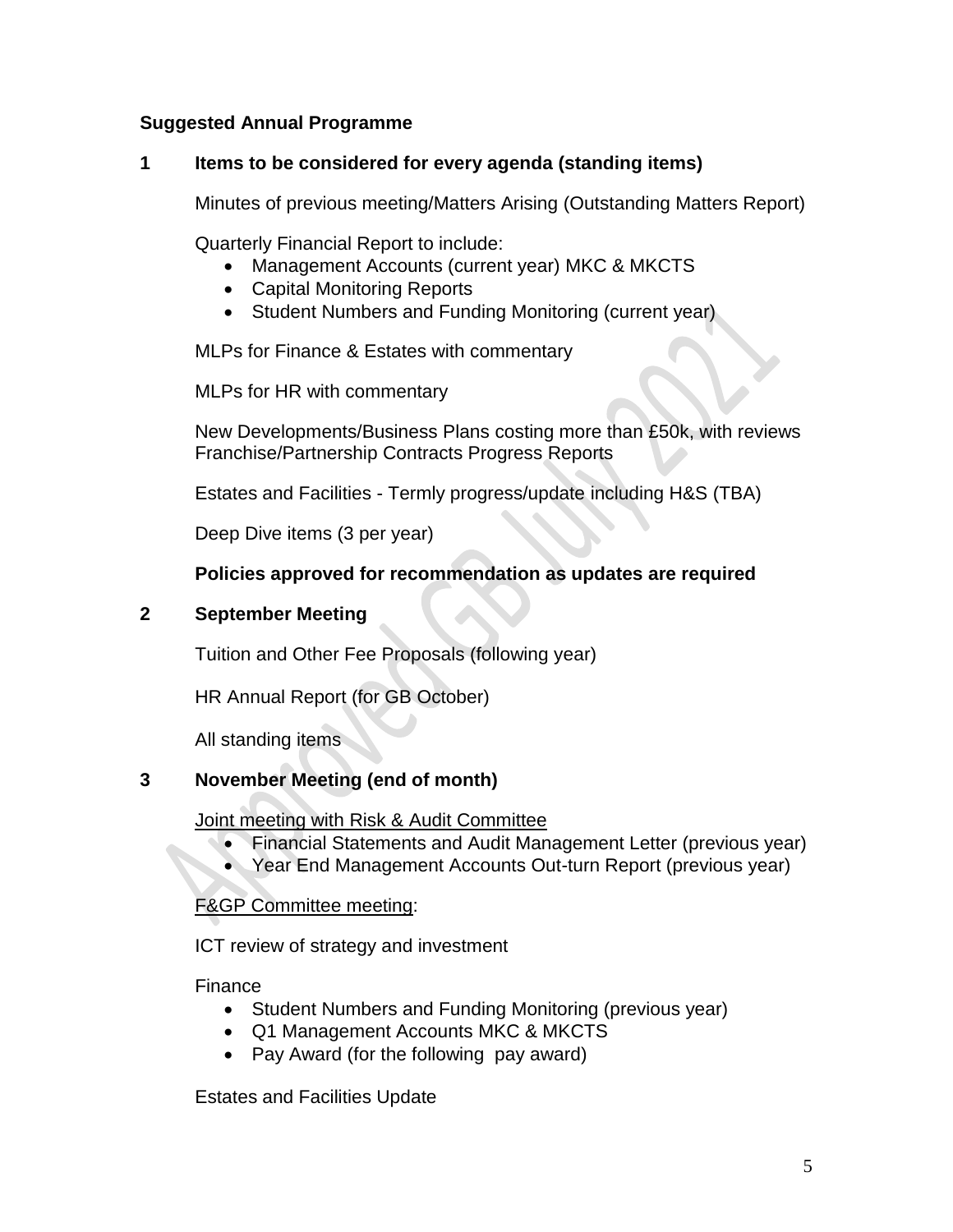Consider Deep Dive items (3 per year)

All standing items

## **4 March Meeting**

Finance

Q2 Management Accounts MKC & MKCTS

HR Six Month Interim Report

Consider Deep Dive items (3 per year)

All standing items

## **5 May Meeting**

Finance

- Provisional Funding Allocations (following year)
- Q3 Management Accounts MKC & MKCTS
- Review of Financial Regulations & Procedures (following year)
- Outline budget (for following year) for MKC & MKCTS

### ICT

Approval of Strategy

Business Planning Update

Gift and Gratuities Annual Report

Estates and Facilities Update (inc planned maintenance)

Deep Dive items (3 per year)

All standing items

# **6 June Meeting (two weeks before GB)**

### Finance

- Draft Budget (following year) MKC & MKCTS
- Three Year Financial Forecasts (future years) MKC & MKCTS

Consider Deep Dive items (up to 3 per year)

Review of Terms of Reference including membership and quorum